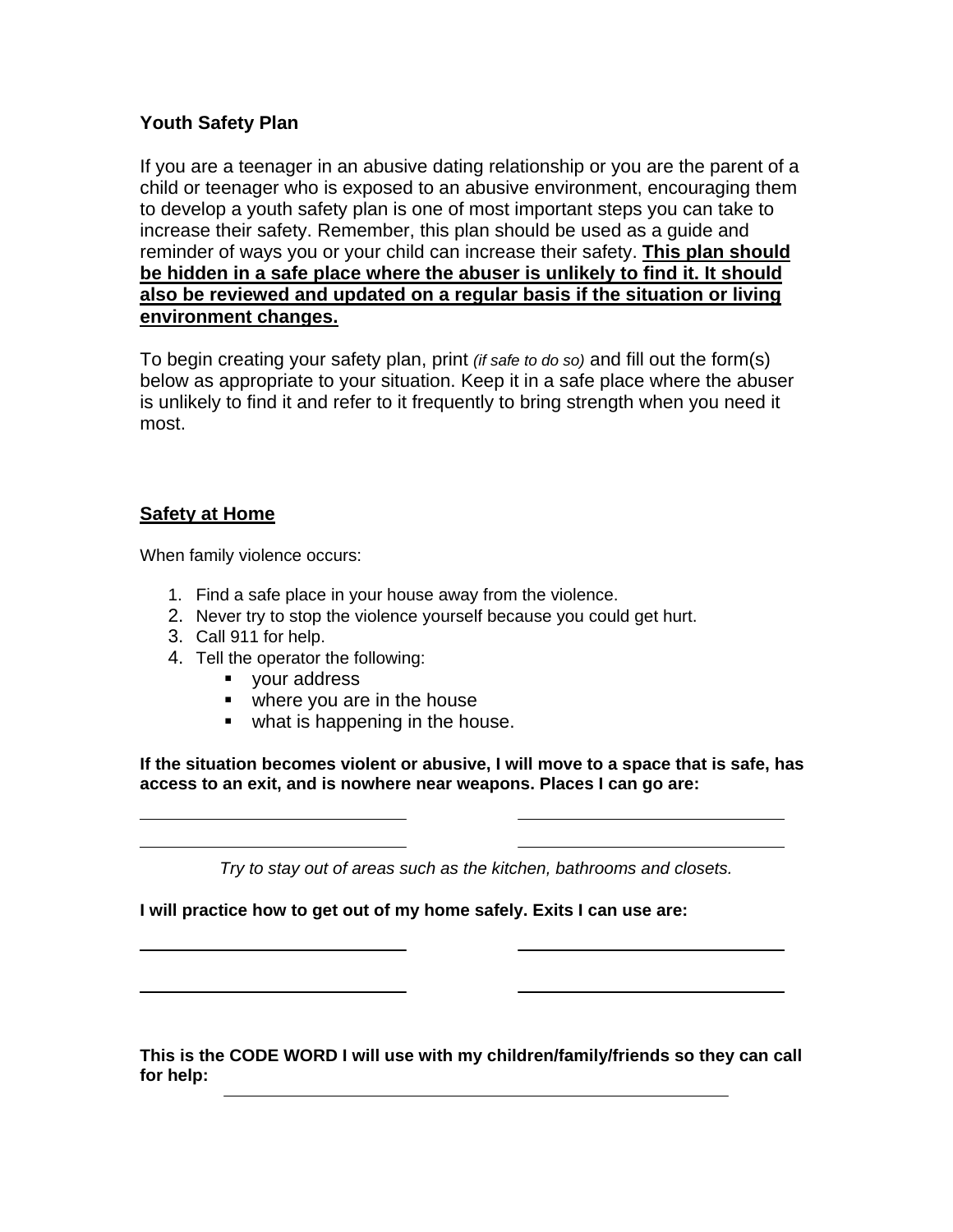**If I have to leave right away, this is where I can go and who I can call:** 

| Where I can go: |  |
|-----------------|--|
|                 |  |
|                 |  |
| Who I can call: |  |
|                 |  |

# **Safety at School**

When conflict arises:

- 1. Use words instead of violence to communicate your feelings. Use "I" statements such as, "I disagree…" and "I understand, but…"
- 2. Consider your choices and the consequences of fighting. (For example: physical harm, suspension, etc.) Instead of fighting:
	- **stay calm**
	- avoid swearing, shouting or name calling
	- **a** avoid making threats.
- 3. Be willing to walk away from the situation.

People you can contact for help in resolving a conflict:

- **Guidance Counselor** 
	- **Resource Officer**
	- **Teacher**
	- **Parent**

# **Safety on a Date**

If your date goes bad or if you feel unsafe while on a date: